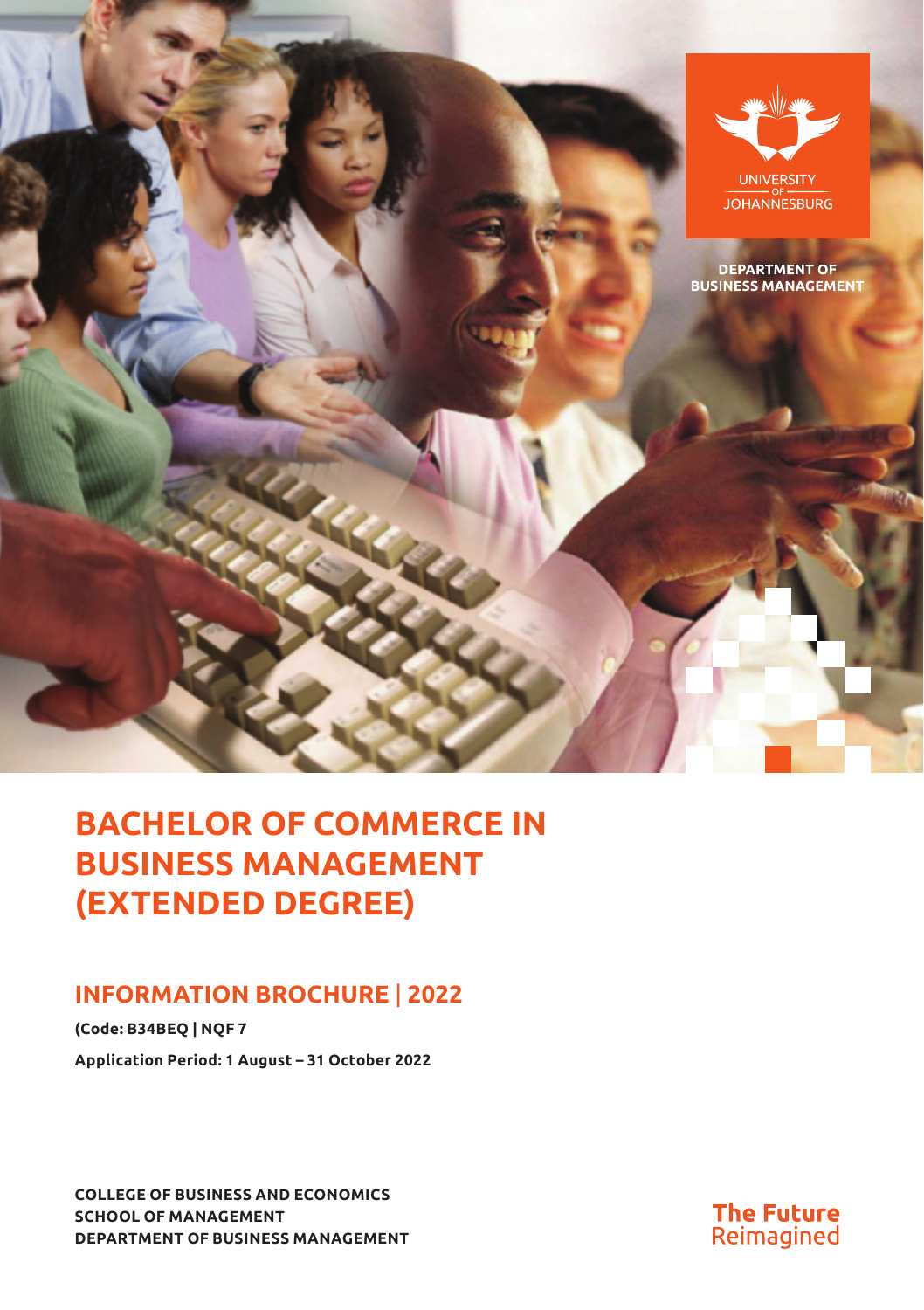# **BACHELOR OF COMMERCE IN BUSINESS MANAGEMENT (EXTENDED DEGREE)**



| Introduction                           | 1              |
|----------------------------------------|----------------|
| Programme goals                        | 1              |
| Who would benefit from this programme? | 1              |
| The tuition model                      | $\overline{2}$ |
| The language of tuition                | $\overline{c}$ |
| Modules offered                        | 3              |
| <b>Full Time</b>                       | 3              |
| Module descriptions                    | 3              |
| Assessment practices                   | 3              |
| Class participation                    | 3              |
| Future studies                         | 3              |
| Admission requirements                 | 3              |
| How to apply                           | 4              |
| Fees                                   | 5              |
| How to contact us                      | 5              |
|                                        |                |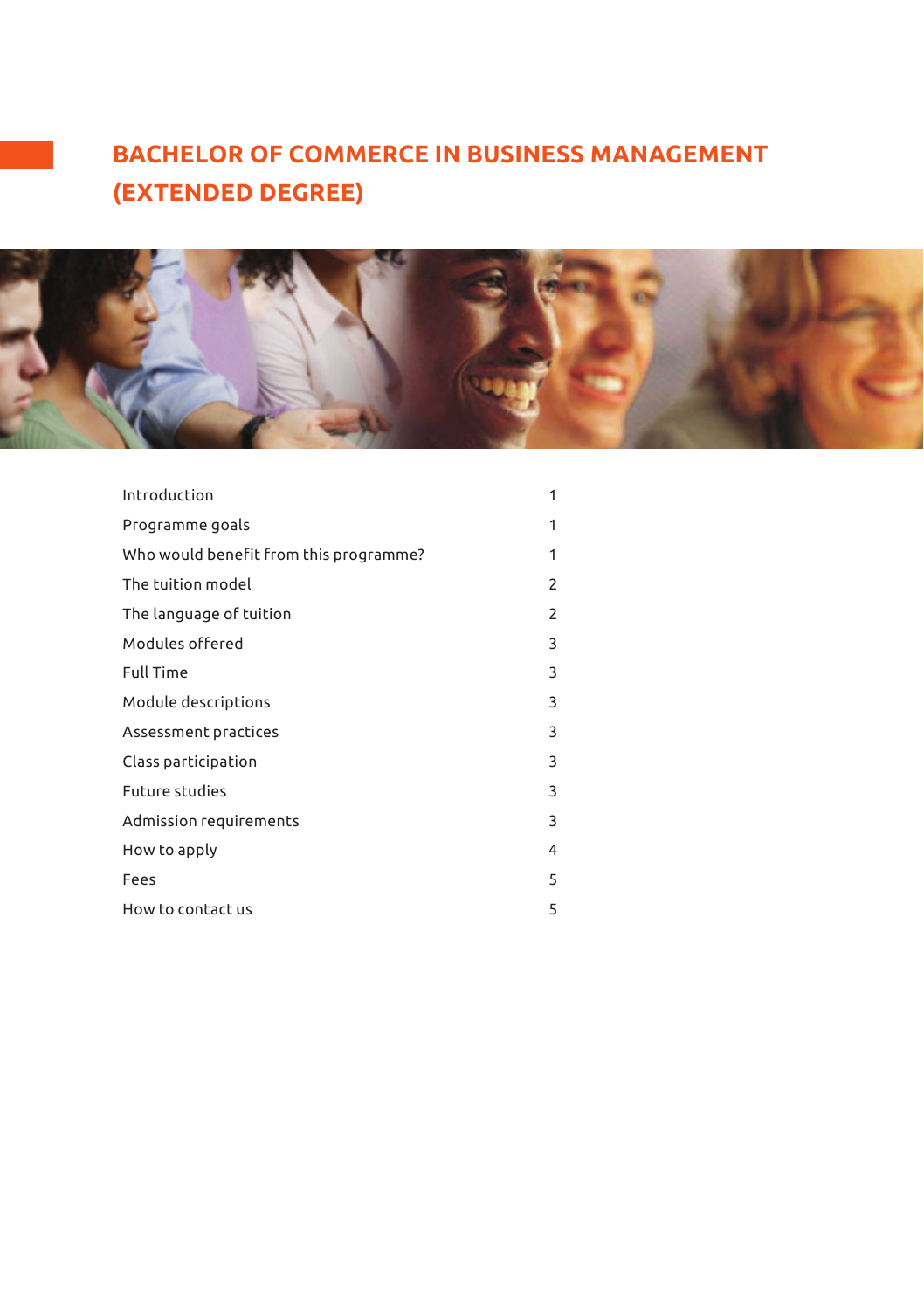### **INTRODUCTION**

The Bachelor of Commerce in Business Management (Extended degree) (Code: B34BEQ) is an NQF 7 level undergraduate programme in commerce, offered by the Department of Business Management. The BCom extended degrees provide alternative access for applicants who do not meet the minimum requirements to enter a regular BCom programme at the University of Johannesburg. This brochure provides information on the programme modules and the facilitation thereof, the admission procedure, the various opportunities for students and other relevant information.

## **PROGRAMME GOALS**

To provide students with a recognised qualification and to equip them with graduate-level management and financial knowledge, skills and competence in a number of fields of the management and financial sciences, that provides opportunities for continued personal and intellectual growth, gainful economic activity management and rewarding contributions to society. The goal of this qualification is to strengthen and deepen the learners' knowledge and to develop applied competence in understanding, analysing, interpreting current thinking, practice, and research methods in the area of Business Management. The qualification aims to prepare learners to meaningfully contribute to the organisation's management, innovation, and transformation.

## **WHO WOULD BENEFIT FROM THIS PROGRAMME?**

Students are given foundational provision covering relevant academic skills together with subject-related themes, required to facilitate learning in the regular modules of the Bachelor of Commerce degree programmes. The combination of foundational modules enables students to develop a comprehensive perspective and effective strategies for adjusting to and meeting the demands of, the higher education environment with the purpose of being successful in the chosen Bachelor of Commerce programme.

## **THE TUITION MODEL**

The programme is presented over four years on a full-time basis. Classes will be weekly during the daytime and class attendance is compulsory. The use of technology (for example, the Internet, email, uLink (Blackboard), Microsoft Word) is a requirement to write and present assignments, receive learning material, research topics and utilise opportunities for interactive discussions.

## **THE LANGUAGE OF TUITION**

Classes and the study material are presented in English. Therefore, class discussions and student participation will take place in English.

#### **Modules offered**

The programme consists of 35 semester and year modules and one elective per semester in year three and four.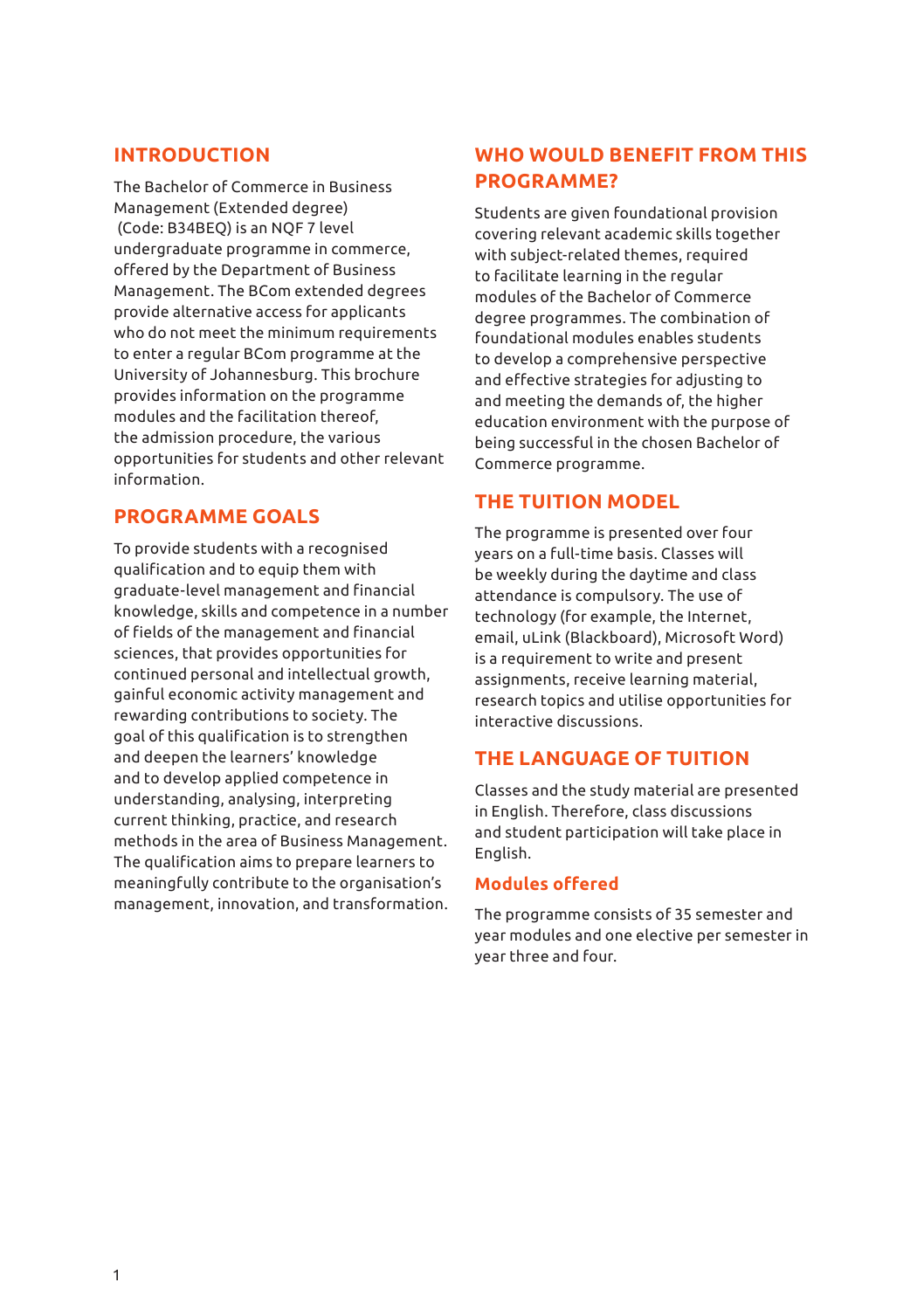## **Full-Time**

The full-time programme is presented over FOUR years and comprises the following:

| <b>FOUNDATION YEAR</b>                                                            |                              |                    |                                                                                     |                              |                    |  |
|-----------------------------------------------------------------------------------|------------------------------|--------------------|-------------------------------------------------------------------------------------|------------------------------|--------------------|--|
| <b>YEAR MODULES</b>                                                               |                              |                    |                                                                                     |                              |                    |  |
|                                                                                   | <b>MODULE NAME</b>           |                    | <b>MODULE CODE</b>                                                                  |                              | <b>NOF CREDITS</b> |  |
| Mastering of Academic and<br><b>Professional Skills</b>                           |                              | APS0X00            |                                                                                     | 16                           |                    |  |
| Language for the Economic<br>Sciences                                             |                              | LES0X00            |                                                                                     |                              | 16                 |  |
|                                                                                   |                              | 2 Year Modules     |                                                                                     | 32 Credits                   |                    |  |
|                                                                                   |                              |                    | <b>SEMESTER MODULES</b>                                                             |                              |                    |  |
|                                                                                   | <b>FIRST SEMESTER</b>        |                    |                                                                                     | <b>SECOND SEMESTER</b>       |                    |  |
| <b>MODULE</b><br><b>NAME</b>                                                      | <b>MODULE</b><br><b>CODE</b> | <b>NQF CREDITS</b> | <b>MODULE</b><br><b>NAME</b>                                                        | <b>MODULE</b><br><b>CODE</b> | <b>NOF CREDITS</b> |  |
| Basic<br>Mathematics<br>and<br>Applications<br>in Economics<br>and Business<br>A* | MAEB0A1*                     | 16                 | Basic<br>Mathematics<br>and<br>Applications<br>in Economics<br>and Business<br>$B*$ | MAEB0B1*                     | 16                 |  |
| The Economic<br>and Business<br>Environment<br>А                                  | EBE00A1                      | 16                 | The Economic<br>and Business<br>Environment<br>B                                    | EBE00B1                      | 16                 |  |
| Financial<br>Recording,<br>Analysis and<br>Management<br>A                        | FRAM0A1                      | 16                 | Financial<br>Recording,<br>Analysis and<br>Management<br>B                          | FRAM0B1                      | 16                 |  |
|                                                                                   | 3 Semester<br>Modules        | <b>48 Credits</b>  |                                                                                     | 3 Semester<br>Modules        | <b>48 Credits</b>  |  |

| <b>SECOND YEAR</b>                  |                              |                    |                                     |                              |                    |
|-------------------------------------|------------------------------|--------------------|-------------------------------------|------------------------------|--------------------|
|                                     | <b>SEMESTER MODULES</b>      |                    |                                     |                              |                    |
|                                     | <b>FIRST SEMESTER</b>        |                    |                                     | <b>SECOND SEMESTER</b>       |                    |
| <b>MODULE</b><br><b>NAME</b>        | <b>MODULE</b><br><b>CODE</b> | <b>NOF CREDITS</b> | <b>MODULE</b><br><b>NAME</b>        | <b>MODULE</b><br><b>CODE</b> | <b>NOF CREDITS</b> |
| Accounting<br>1A                    | ACC01A1                      | 12                 | Accounting<br>1B                    | ACC01B1                      | 12                 |
| Analytical<br>Techniques<br>1A      | ATE01A1                      | 15                 | Analytical<br>Techniques<br>1B      | ATE01B1                      | 15                 |
| <b>Business</b><br>Management<br>1A | <b>BMA11A1</b>               | 12                 | <b>Business</b><br>Management<br>1B | <b>BMA21B1</b>               | 12                 |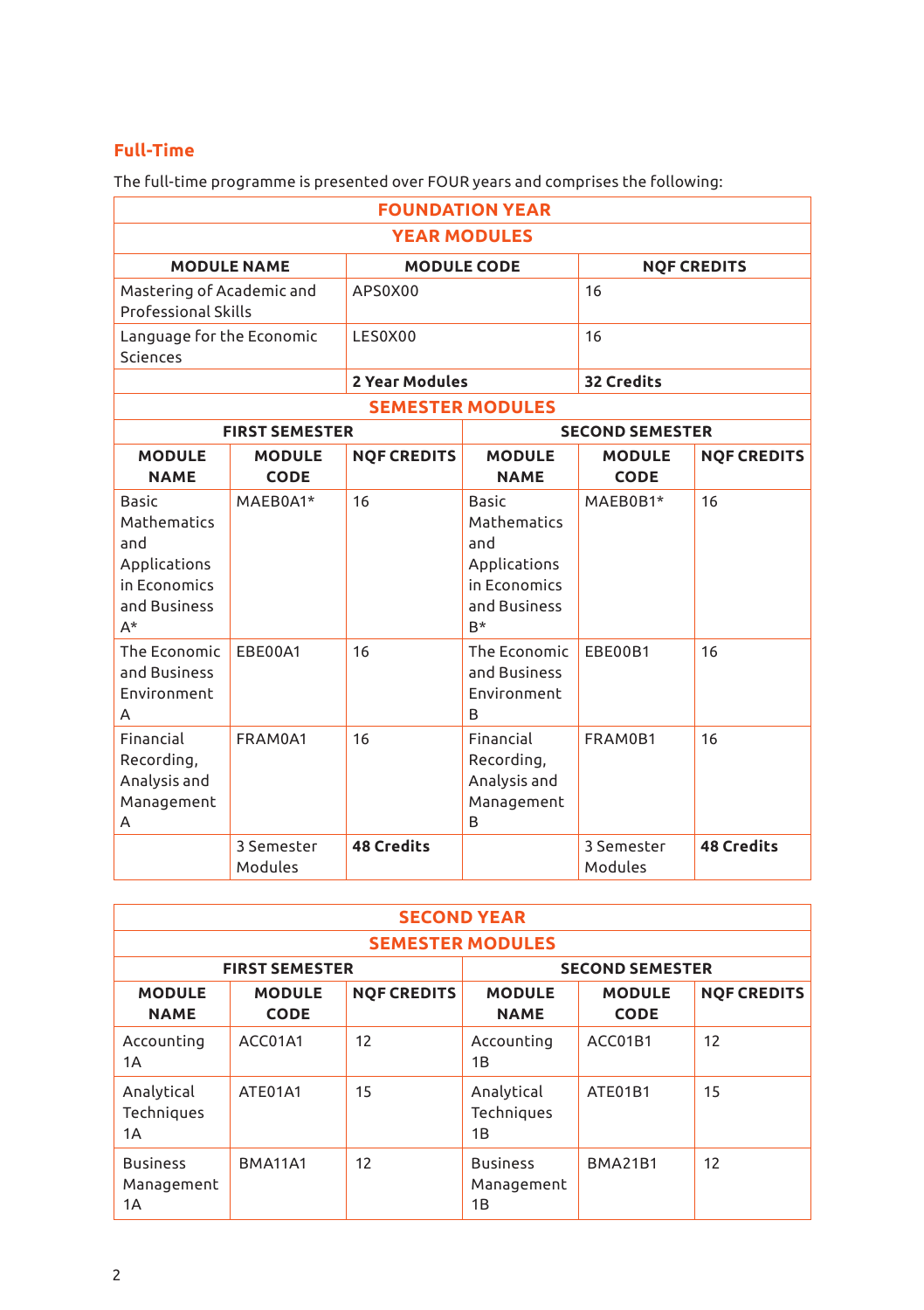| Economics<br>1A                       | <b>ECO01A1</b>        | 12         | Economics 1B                          | ECO01B1               | 12         |
|---------------------------------------|-----------------------|------------|---------------------------------------|-----------------------|------------|
| Human<br>Resource<br>Management<br>1A | HRM1AA1               | 12         | Human<br>Resource<br>Management<br>1B | HRM1BB1               | 12         |
|                                       | 5 Semester<br>modules | 63 Credits |                                       | 5 Semester<br>modules | 63 Credits |

| <b>THIRD YEAR</b>                                        |                                                          |                            |                                       |                        |                            |
|----------------------------------------------------------|----------------------------------------------------------|----------------------------|---------------------------------------|------------------------|----------------------------|
| <b>SEMESTER MODULES</b>                                  |                                                          |                            |                                       |                        |                            |
|                                                          | <b>FIRST SEMESTER</b>                                    |                            |                                       | <b>SECOND SEMESTER</b> |                            |
| <b>MODULE</b>                                            | <b>MODULE</b>                                            | <b>NQF CREDITS</b>         | <b>MODULE</b>                         | <b>MODULE</b>          | <b>NOF CREDITS</b>         |
| <b>NAME</b>                                              | <b>CODE</b>                                              |                            | <b>NAME</b>                           | <b>CODE</b>            |                            |
| Accounting<br>2A                                         | ACT02A2                                                  | 12                         | Accounting<br>2B                      | ACT02B2                | 12                         |
| <b>Business</b><br>Management<br>2a                      | BMG02A2                                                  | 16                         | <b>Business</b><br>Management<br>2B   | <b>BMG02B2</b>         | 16                         |
| Commercial<br>Law 1A                                     | COL41A1                                                  | 16                         | Commercial<br>Law 1B                  | <b>COL41B1</b>         | 16                         |
| Entrepre-<br>neurship 2A                                 | <b>ETS12A2</b>                                           | 16                         | Entrepre-<br>neurship 2B              | <b>ETS22B2</b>         | 16                         |
| <b>Flectives</b><br>- choose<br>ONE of the<br>following: | <b>Flectives</b><br>- choose<br>ONE of the<br>following: |                            |                                       |                        |                            |
| Economics<br>2A                                          | ECO2AA2                                                  | 16                         | Economics<br>2B                       | ECO2BB2                | 16                         |
| Human<br>Resource<br>Management<br>2A                    | HRM2AA2                                                  | 12                         | Human<br>Resource<br>Management<br>2B | HRM2BB2                | 12                         |
|                                                          | 5 Semester<br>modules                                    | 72 or 76<br><b>Credits</b> |                                       | 5 Semester<br>modules  | 72 or 76<br><b>Credits</b> |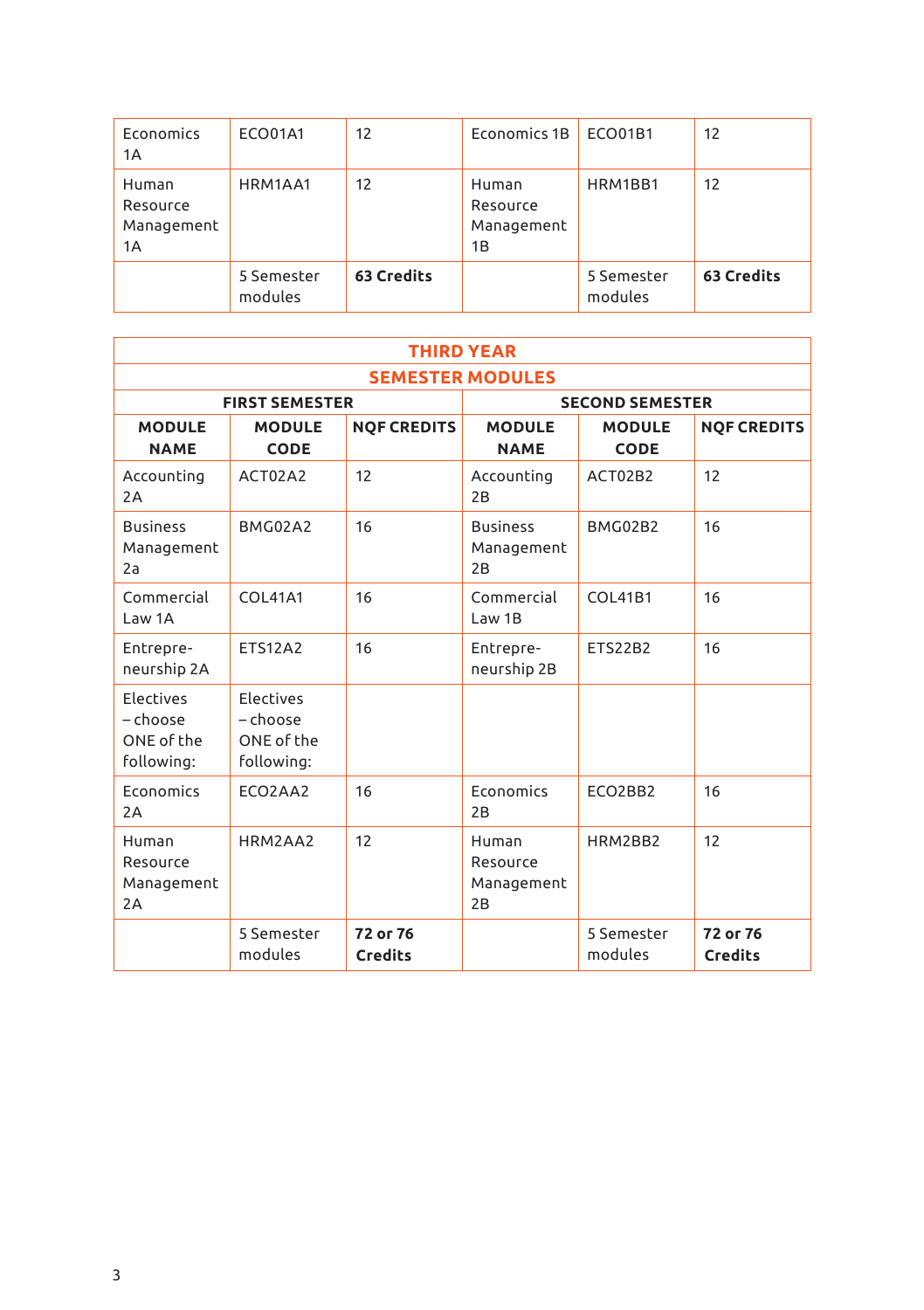| <b>FOURTH YEAR</b>                                |                                                     |                            |                                       |                              |                     |  |
|---------------------------------------------------|-----------------------------------------------------|----------------------------|---------------------------------------|------------------------------|---------------------|--|
| <b>YEAR MODULE</b>                                |                                                     |                            |                                       |                              |                     |  |
| <b>MODULE NAME</b>                                |                                                     |                            | <b>MODULE CODE</b>                    |                              | <b>NOF CREDITS</b>  |  |
| Accounting 3AB                                    |                                                     | ACC3AB0                    |                                       | 32                           |                     |  |
| Language for the Economic<br>Sciences             |                                                     | 1 Year module              |                                       | 32 Credits                   |                     |  |
|                                                   |                                                     |                            | <b>SEMESTER MODULES</b>               |                              |                     |  |
|                                                   | <b>FIRST SEMESTER</b>                               |                            |                                       | <b>SECOND SEMESTER</b>       |                     |  |
| <b>MODULE</b><br><b>NAME</b>                      | <b>MODULE</b><br>CODE                               | <b>NOF CREDITS</b>         | <b>MODULE</b><br><b>NAME</b>          | <b>MODULE</b><br><b>CODE</b> | <b>NOF CREDITS</b>  |  |
| <b>Business</b><br>Management<br>3A               | <b>BMA13A3</b>                                      | 16                         | <b>Business</b><br>Management<br>3B   | <b>BMG03B3</b>               | 16                  |  |
| Entrepre-<br>neurship 3A                          | <b>ETS13A3</b>                                      | 16                         | Entrepre-<br>neurship 3B              | ETS23B3                      | 16                  |  |
| Electives<br>- choose<br>ONE of the<br>following: | Electives<br>$-$ choose<br>ONE of the<br>following: |                            |                                       |                              |                     |  |
| <b>Economics</b><br>3A                            | ECO3AA3                                             | 16                         | <b>Economics</b><br>3B                | FCO3BB3                      | 16                  |  |
| Human<br>Resource<br>Management<br>3A             | HRM3AA1                                             | 12                         | Human<br>Resource<br>Management<br>3B | HRM3BB2                      | 12                  |  |
|                                                   | 3 Semester<br>modules                               | 44 or 48<br><b>Credits</b> |                                       | 3 Semester<br>modules        | 44 or 48<br>Credits |  |

## **MODULE DESCRIPTIONS**

| <b>MODULE NAME</b>                                      | <b>MODULE DESCRIPTIONS</b>                                                                                                                                                                                                                                                                                                                                                                                                                                                              |
|---------------------------------------------------------|-----------------------------------------------------------------------------------------------------------------------------------------------------------------------------------------------------------------------------------------------------------------------------------------------------------------------------------------------------------------------------------------------------------------------------------------------------------------------------------------|
| Mastering of Academic and<br><b>Professional Skills</b> | This module is foundational in nature and has as its primary<br>purpose, the development and mastering of academic and<br>professional skills required to facilitate learning for students in<br>the regular courses of their BCom degree studies. The module<br>enables a student to develop a comprehensive perspective and<br>effective strategies for successful adaptation to the higher<br>education environment, with the aim of being successful in a<br>chosen BCom programme. |
| Language for the Economic<br>Sciences                   | This module is foundational in nature and has as its primary<br>purpose, the development of the academic literacies that<br>students need, thereby facilitating learning and enabling<br>them to succeed in their chosen field of study in the economic<br>sciences.                                                                                                                                                                                                                    |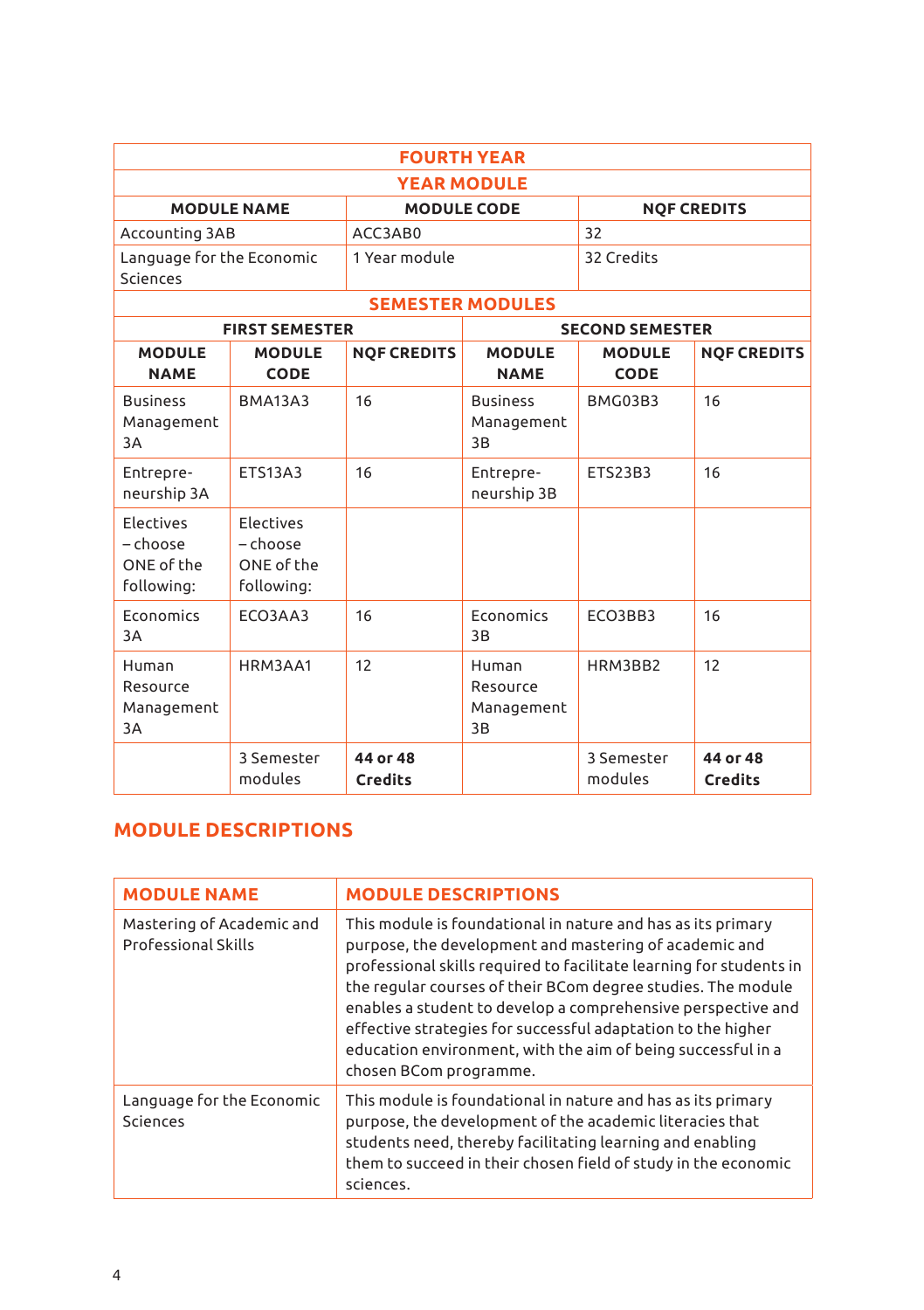| Basic Mathematics and<br>Applications in Economics<br>and Business A | This module is foundational in nature, specifically designed to<br>cover selected applications in the economic sciences. It has as<br>its primary purpose, the development of specific mathematical<br>skills (relevant to the economic sciences) for students to cope<br>with the mathematical demands of relevant regular modules in<br>BCom degree programmes.                                                                                                        |
|----------------------------------------------------------------------|--------------------------------------------------------------------------------------------------------------------------------------------------------------------------------------------------------------------------------------------------------------------------------------------------------------------------------------------------------------------------------------------------------------------------------------------------------------------------|
| Basic Mathematics and<br>Applications in Economics<br>and Business B | This module is foundational in nature, specifically designed to<br>cover selected applications in the economic sciences. It has as<br>its primary purpose, the development of specific mathematical<br>skills (relevant to the economic sciences) for students to cope<br>with the mathematical demands of relevant regular modules in<br>BCom degree programmes.                                                                                                        |
| The Economic and Business<br>Environment A                           | This module is foundational in nature and has as its primary<br>purpose, the development and preparation of students for<br>regular undergraduate first-year modules in economics,<br>by covering core themes in combination with academic<br>development elements and skills.                                                                                                                                                                                           |
| The Economic and Business<br>Environment B                           | This module is foundational in nature and has as its primary<br>purpose, the development and preparation of students<br>for regular undergraduate first-year modules in business<br>management, by covering core themes in combination with<br>academic development elements and skills.                                                                                                                                                                                 |
| Financial Recording,<br>Analysis and Management A                    | This module is foundational in nature and has as its primary<br>purpose, the development and preparation of students for<br>regular undergraduate first-year modules in accounting by<br>covering core themes in respect of the recording, analysis and<br>evaluation of the financial activities and results of a business,<br>in combination with academic development elements and<br>skills.                                                                         |
| Financial Recording,<br>Analysis and Management B                    | This module is foundational in nature and has as its primary<br>purpose, the preparation of students for the regular<br>undergraduate first year and subsequent modules in financial<br>management, by covering core themes in respect of the<br>tools of measurement, analysis and evaluation; and other<br>relevant issues concerning the acquisition, investment, and<br>administration of finances, in combination with academic<br>development elements and skills. |
| Accounting 1A                                                        | The purpose of this module is to understand and account for<br>basic transactions and events in a profit-oriented entity and<br>the financial reporting thereof in a contemporary environment.                                                                                                                                                                                                                                                                           |
| Accounting 1B                                                        | The purpose of this module is to understand and account for<br>basic transactions and events in a profit-oriented entity and<br>the financial reporting thereof in a contemporary environment.                                                                                                                                                                                                                                                                           |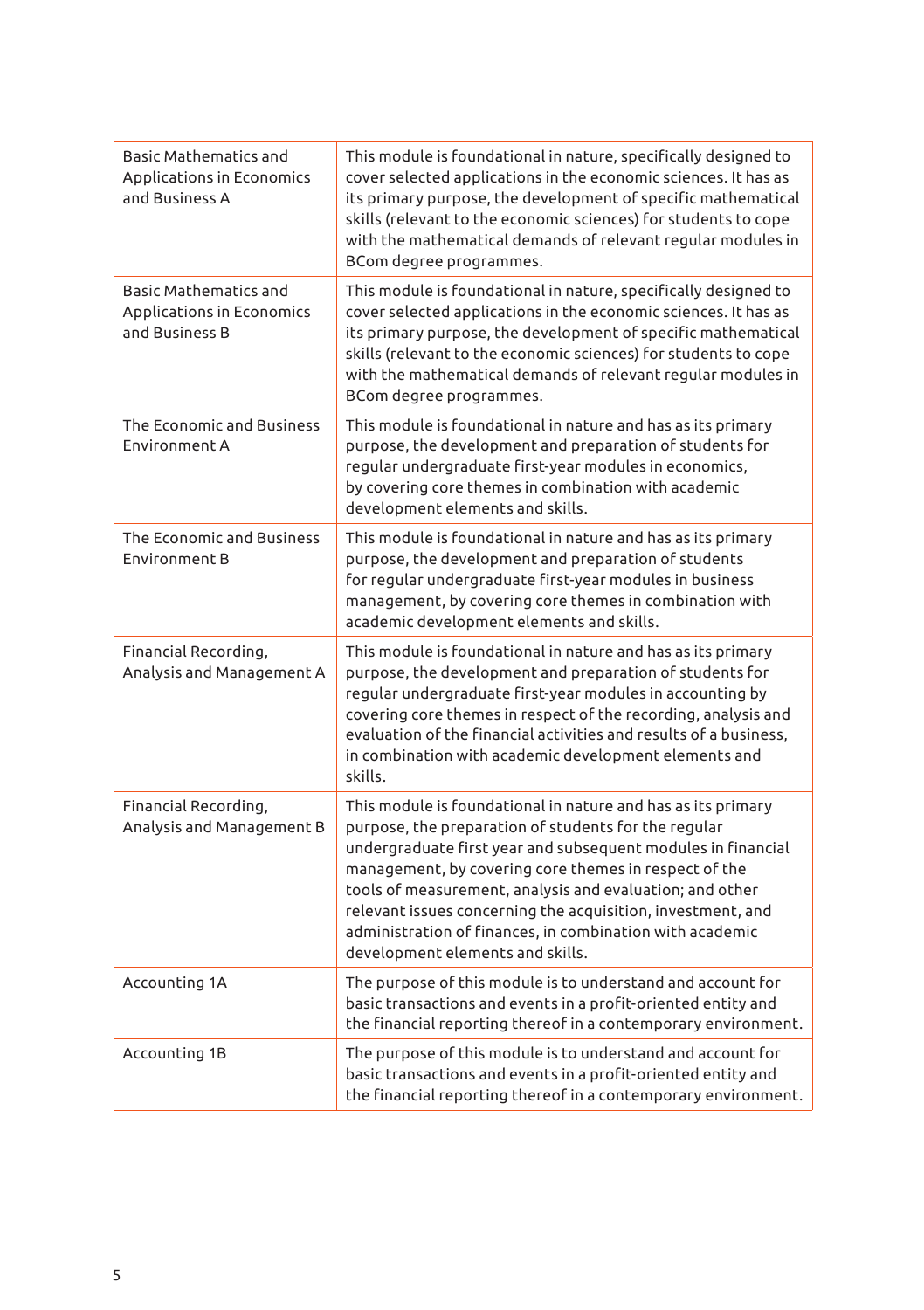| Analytical Techniques 1A      | A student credited with this module will have developed a<br>basic ability to define terms commonly used in Statistics, to<br>show how a set of data can be organised in a meaningful way<br>and presented so as to reveal or enhance its fundamental<br>properties. The student will also be able to measure and model<br>the linear relationship between two variables. A student<br>credited with this module will have developed a basic ability<br>to analyse a time series, understand and implement the basic<br>concepts of probability, probability distributions, sampling<br>distributions and elementary matrix operations.                          |
|-------------------------------|------------------------------------------------------------------------------------------------------------------------------------------------------------------------------------------------------------------------------------------------------------------------------------------------------------------------------------------------------------------------------------------------------------------------------------------------------------------------------------------------------------------------------------------------------------------------------------------------------------------------------------------------------------------|
| Analytical Techniques 1B      | To develop a basic understanding of inferential statistics and<br>the ability to apply the methodology to a variety of business-<br>oriented problems. This module is also intended to equip<br>students with mathematical skills involving the differential and<br>integral calculus and the optimisation of functions subject to<br>constraints and to apply these to understand modern theories<br>about the functioning of the economy.                                                                                                                                                                                                                      |
| <b>Business Management 1A</b> | The purpose of this module is to introduce students to the<br>main themes and concepts of Business Management, the<br>business environment and its interactive sub-environments.<br>Furthermore, students will be provided with a global overview<br>of general management as a management function and<br>prepare them for challenges in the South African business<br>environment. This module is designed to provide the student<br>with intellectual competencies, practical skills and an<br>understanding of management based on historical and modern<br>approaches as well as the management tasks, namely planning,<br>organising, leading and control. |
| <b>Business Management 1B</b> | The purpose of this module is to develop the students'<br>fundamental theoretical and academic knowledge to provide<br>them with an overview of management functions and prepare<br>them for challenges in the South African business environment.<br>This module will also equip the student with fundamental<br>academic knowledge, intellectual competencies, and practical<br>skills to apply to the functional areas of a business.                                                                                                                                                                                                                         |
| Economics 1A                  | The purpose of this module is to introduce students to basic<br>introductory economic concepts and basic microeconomics.                                                                                                                                                                                                                                                                                                                                                                                                                                                                                                                                         |
| Economics 1B                  | The purpose of this module is to introduce students to basic<br>macro-economy theory, concepts and issues.                                                                                                                                                                                                                                                                                                                                                                                                                                                                                                                                                       |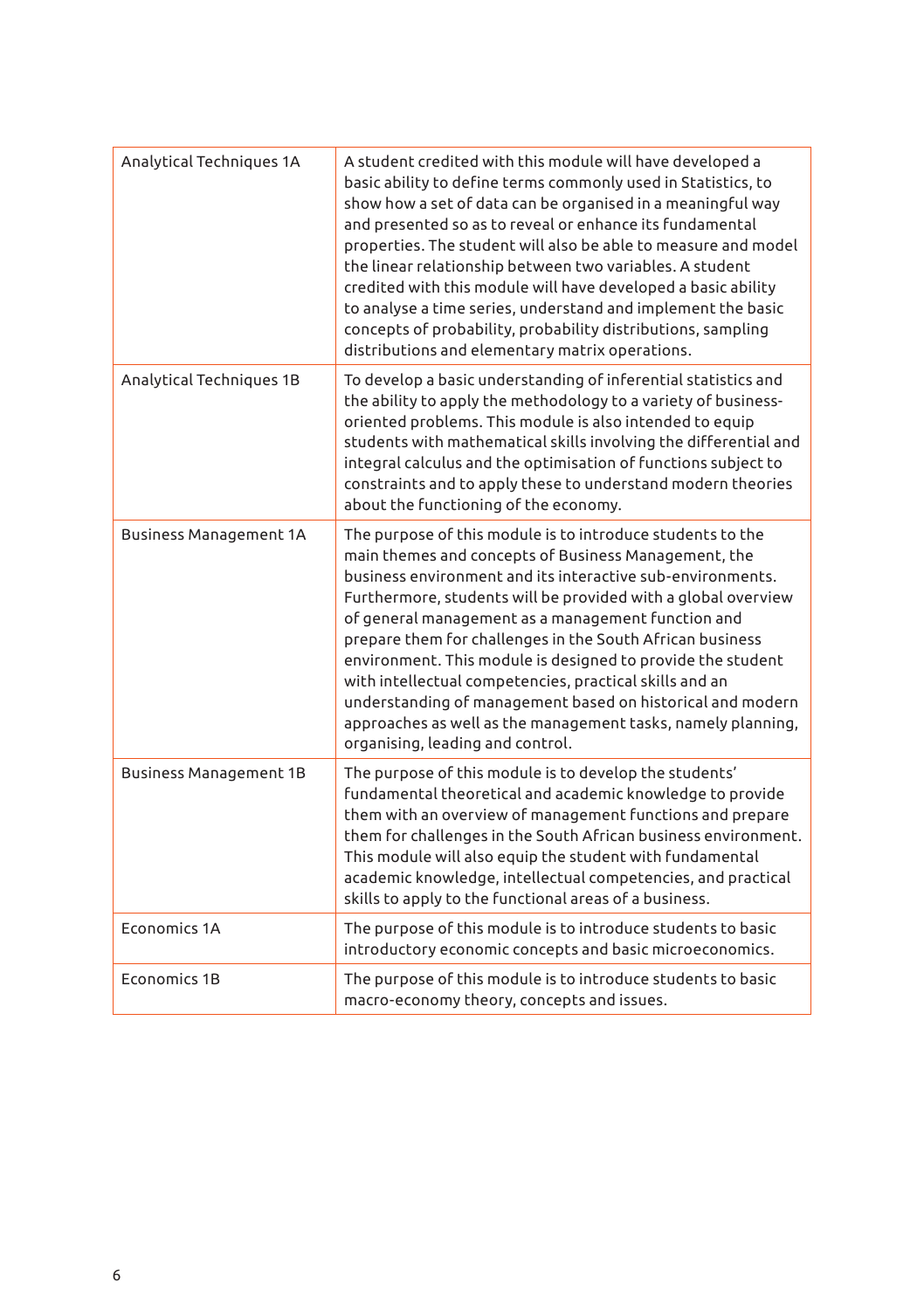| Human Resource<br>Management 1A | The purpose of this module is to understand the field,<br>profession and practices of the Human Resources (HR)<br>Practitioner within the context of the HR value chain: HR<br>planning, recruitment, selection, appointment, performance<br>management, performance development, organisational<br>development, remuneration, employee relations, wellness,<br>information systems and retention strategy. Explore people<br>management best practices to align the HR value chain to<br>the Line Manager functions ensuring fairness, accountability,<br>responsibility and transparency. Students focus on the HR<br>arena in the business, private and public sectors within the<br>local, national and international marketplace. |
|---------------------------------|----------------------------------------------------------------------------------------------------------------------------------------------------------------------------------------------------------------------------------------------------------------------------------------------------------------------------------------------------------------------------------------------------------------------------------------------------------------------------------------------------------------------------------------------------------------------------------------------------------------------------------------------------------------------------------------------------------------------------------------|
| Human Resource<br>Management 1B | The purpose of this module is to empower students to practice<br>fair, valid and reliable recruitment, selection, remuneration,<br>rewards, appointments and orientation processes when<br>engaging with line managers to contract the right people for<br>the right jobs to achieve the organisational strategic goals.<br>Ensure that legislation, policy and procedures (Conditions<br>of Service), processes, monitoring, evaluation, effective<br>communication, quality and records are of high standards.                                                                                                                                                                                                                       |
| Accounting 2A                   | The purpose of this module is to obtain integrated knowledge<br>of intermediate transactions and events and to obtain a basic<br>knowledge of advanced transactions and events in a profit-<br>oriented entity and to apply this knowledge to the financial<br>reporting thereof in a contemporary environment.                                                                                                                                                                                                                                                                                                                                                                                                                        |
| Accounting 2B                   | The purpose of this module is to obtain integrated knowledge<br>of intermediate transactions and events and to obtain a basic<br>knowledge of advanced transactions and events in a profit-<br>oriented entity and to apply this knowledge to the financial<br>reporting thereof in a contemporary environment.                                                                                                                                                                                                                                                                                                                                                                                                                        |
| Business Management 2A          | The purpose of the module is to develop an understanding<br>of the inter-relationship between the various management<br>functions in an organisation through the interpretation and<br>application of theory, standards and principles.                                                                                                                                                                                                                                                                                                                                                                                                                                                                                                |
| Business Management 2B          | The purpose of the module is to develop an understanding<br>of the inter-relationship between the various management<br>functions in an organisation through the interpretation and<br>application of theory, standards and principles.                                                                                                                                                                                                                                                                                                                                                                                                                                                                                                |
| Commercial Law 1A               | Upon the successful completion of this module, a student<br>will achieve knowledge and a broad understanding of the<br>basic components/principles of the law of contract and its<br>requirements for the validity of contracts.                                                                                                                                                                                                                                                                                                                                                                                                                                                                                                       |
| Commercial Law 1B               | Upon the successful completion of this module, a student will<br>have a broad overview of general principles relating to the<br>law of partnership, company law, close corporations law and<br>business trust law.                                                                                                                                                                                                                                                                                                                                                                                                                                                                                                                     |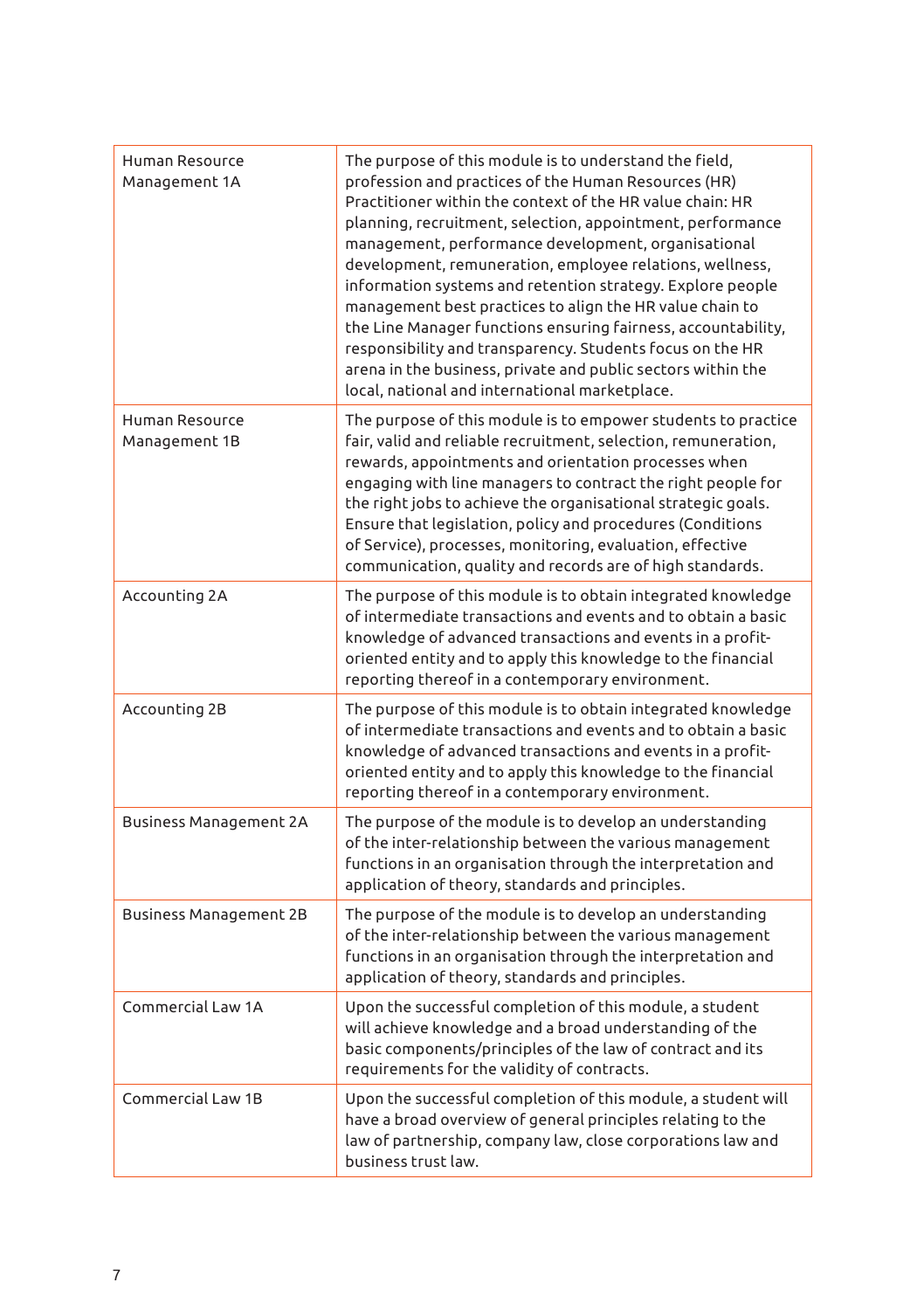| Entrepreneurship 2A             | The purpose of this module is to develop intellectual<br>competencies and practical skills in the acquisition, analysis,<br>interpretation and application of the underlying theories,<br>models and approaches to the concept of entrepreneurship<br>and entrepreneurial management, creativity, innovation and<br>innovation strategies. To equip students with the knowledge<br>that will enable them to critically reflect on these concepts<br>within the field of this discipline.                                                                    |
|---------------------------------|-------------------------------------------------------------------------------------------------------------------------------------------------------------------------------------------------------------------------------------------------------------------------------------------------------------------------------------------------------------------------------------------------------------------------------------------------------------------------------------------------------------------------------------------------------------|
| Human Resource<br>Management 2B | The purpose of this module is for students to learn to promote<br>effective and efficient employee relations, wellness and<br>safety within the workplace as per legislative requirements<br>(BCOE; LRA; EEA; OSHA; etc.). Use multiple case studies, actual<br>workplace observations and investigations to understand the<br>role of collective bargaining councils, unions, peer educator<br>programmes and risk management in maintaining and<br>sustaining employee engagement, diversity integration and<br>improved individual and team performance. |
| Accounting 3AB                  | The purpose of this module is to provide students with the<br>knowledge and ability to account for advanced transactions<br>and events in broader entities and to be able to prepare the<br>financial reports thereof.                                                                                                                                                                                                                                                                                                                                      |
| <b>Business Management 3A</b>   | The purpose of this module is to provide the student with<br>knowledge, interpretation, analysis and an understanding of<br>strategic management as a long-term management process<br>focusing on the strategic management planning process<br>considering the organisational vision and mission; all the<br>internal and external inputs; the formulation, interpretation<br>and application of the appropriate strategies, and the<br>implementation and institutionalisation of the selected<br>strategies.                                              |
| Business Management 3B          | The purpose of this module is to provide the student with<br>knowledge, interpretation and an understanding of dynamic<br>management issues. This module will further an appropriate<br>understanding of decolonisation and Africanisation as well as<br>an in depth understanding of risk management.                                                                                                                                                                                                                                                      |
| Entrepreneurship 3A             | The purpose of this module is to develop intellectual<br>competencies and practical skills in the acquisition, analysis,<br>interpretation and application of the underlying theories,<br>models and approaches regarding the entrepreneurial oriented<br>organisation to sustain and grow such a business in the SMME<br>and corporate context.                                                                                                                                                                                                            |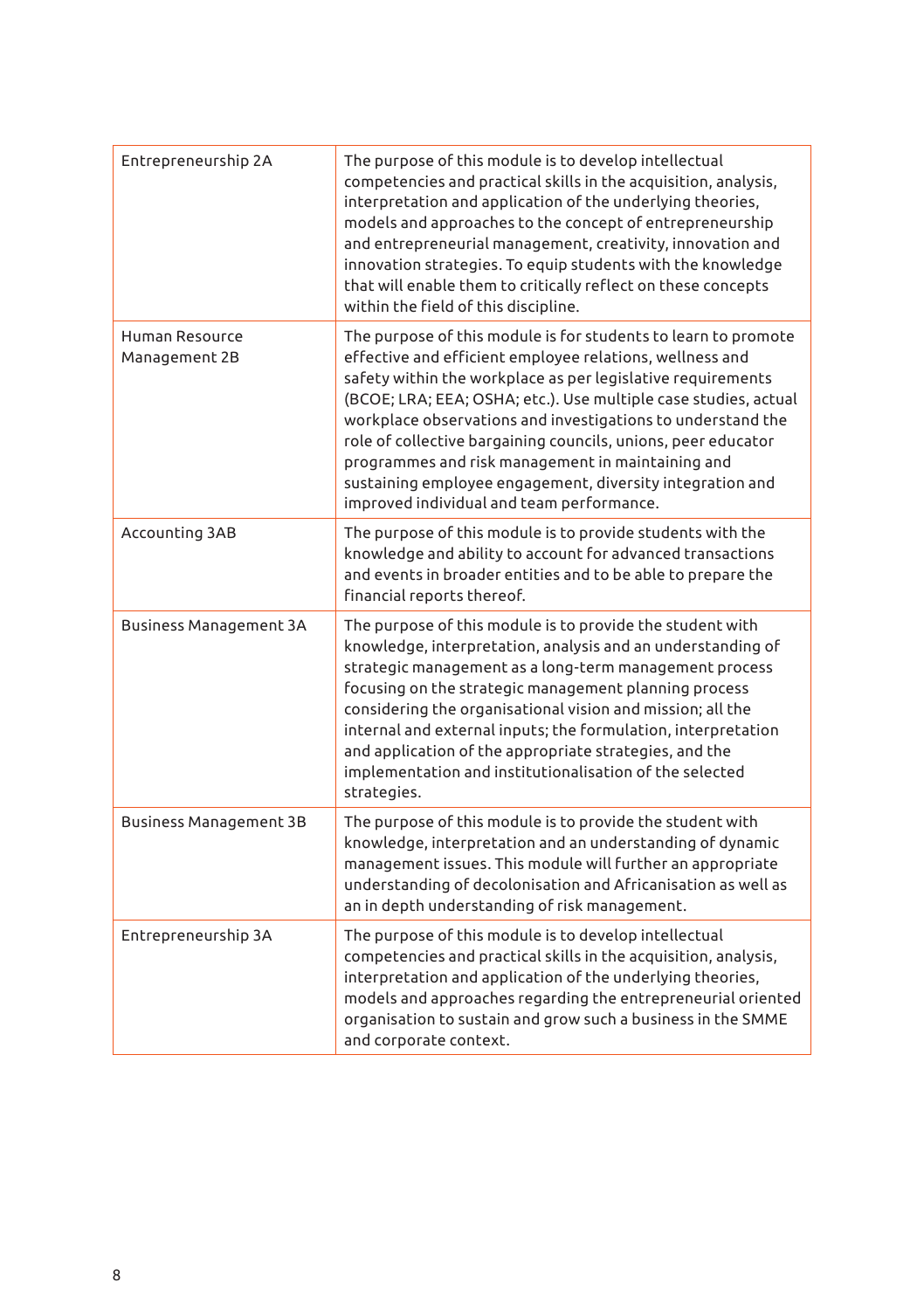| Entrepreneurship 3B             | The purpose of this module is to expose students to<br>entrepreneurial activities. It further enhances the student<br>to successfully launch and grow his or her own venture.<br>Additionally, the module will equip students to think<br>conceptually and critically about the role of the individual in<br>developing entrepreneurial practices in various occupational<br>contexts. The module will expose the student to a variety<br>of potential opportunities to develop a business plan under<br>selected mentorship within a business environment.                                                                                                                                             |
|---------------------------------|---------------------------------------------------------------------------------------------------------------------------------------------------------------------------------------------------------------------------------------------------------------------------------------------------------------------------------------------------------------------------------------------------------------------------------------------------------------------------------------------------------------------------------------------------------------------------------------------------------------------------------------------------------------------------------------------------------|
| Economics 3A                    | The purpose of this module is to give undergraduate students<br>a systematic knowledge of the important theories of<br>international economics (with an emphasis on international<br>trade, but also international investment and international<br>migration) and the application of these theories to an African<br>context with the aid of economic models and well-structured<br>arguments.                                                                                                                                                                                                                                                                                                          |
| Economics 3B                    | The purpose of this module is to develop the student's ability<br>to demonstrate a coherent critical understanding of the role<br>of money in the economy and what the role of money in the<br>economy means for monetary policy in South Africa.                                                                                                                                                                                                                                                                                                                                                                                                                                                       |
| Human Resource<br>Management 3A | The purpose of this module is to equip students with<br>technological skills and acumen to effectively and efficiently<br>manage databases of employee records. Students use HR<br>analytics and metrics to capture, store and report on a variety<br>of datasets within the HR value chain thereby affirming HR as<br>a professional, strategic player in organisational development.<br>Specialised skills and strategies are used to improve the<br>efficiency of HR information systems (HRIS).                                                                                                                                                                                                     |
| Human Resource<br>Management 3B | The purpose of this module is to be able to compile and<br>submit a Portfolio of Evidence (POE) and conduct an audio-<br>visual presentation on their evidence of EITHER the entire HR<br>value chain OR the specific outcomes of 3 selected modules.<br>Evidence is in the form of observations, research, learning and<br>data gathering during the simulated, integrated HR project<br>AND 80 to 100 hours (2-3 WEEKS) of actual workplace job<br>shadowing, internship, studentship, apprenticeship or other<br>forms of gaining practical, experiential learning. To graduate,<br>students must gain a "Competent" status for their team<br>simulation + individual POE + individual presentation. |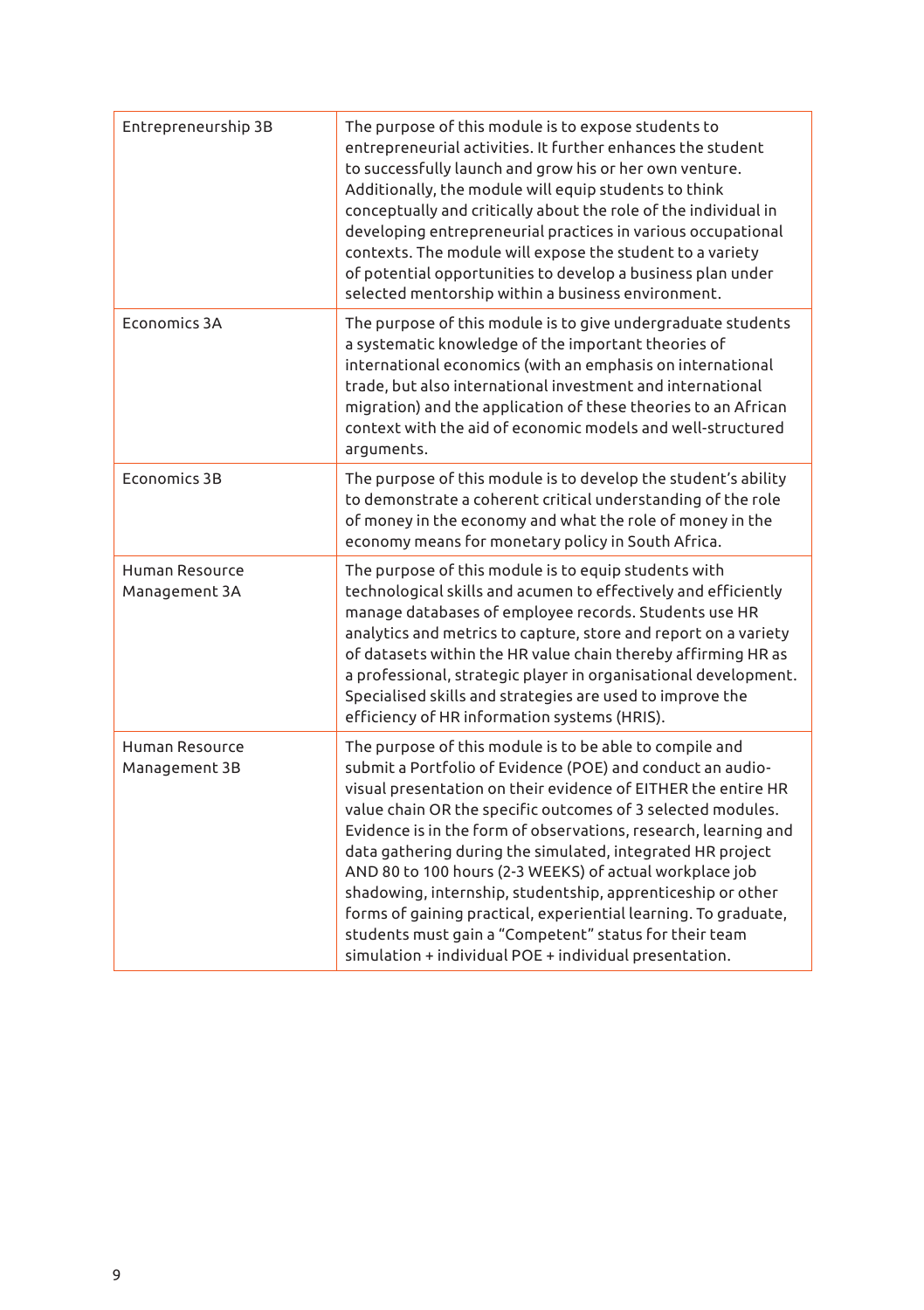## **ASSESSMENT PRACTICES**

Students in this programme are continuously assessed through formative and summative assessments. You are referred to the Academic Regulations for assessment details.

## **CLASS PARTICIPATION**

Class attendance and active participation are very important because we learn from one another. Your opinions and thoughts on the assigned study material and on the reading of current news articles that focus on events in the study field are important. A constructive contribution may include observations and questions about the course material as well as current events and answers to questions raised by fellow students.

Examples from your personal and/or organisation's experience are appropriate forms of contributions. Expect to be called upon to partake in class discussions.

## **FUTURE STUDIES**

After completion of the Bachelor of Commerce in Business Management (Extended degree) further study could be undertaken in one of the following: BCom Hons (Strategic Management) or Postgraduate Diploma in Business Management. The Department of Business Management also provides the opportunity to obtain an MCom (Business Management) degree, in which research is undertaken under the guidance of a study leader (supervisor).

## **ADMISSION REQUIREMENTS**

A potential student should be in the possession of a national senior certificate that meets the following requirements:

- Recommended APS Score: 25 with Mathematics / Technical Mathematics or 28 with Mathematical Literacy
- Mathematics / Technical Mathematics 3 or Mathematical Literacy 6
- English 4

### **HOW TO APPLY**

The application period is 1 August – 31 October 2022. Successful candidates will be notified towards the end of November.

Applicants must apply at our Enrolment Centre.

At our Enrolment Centre, we have TWO different methods of applying. You have the option to choose only ONE, please use the below URL and click on Application Process to make your selection.

a. URL www.uj.ac.za/EN/StudyatUJ/ (Student Enrolment Centre)

Please select ONE of the following TWO methods:

- Online Web Application
- Paper-based Application

b. Please check your admission status on the following URL: https://student.uj.ac.za/ status.aspx